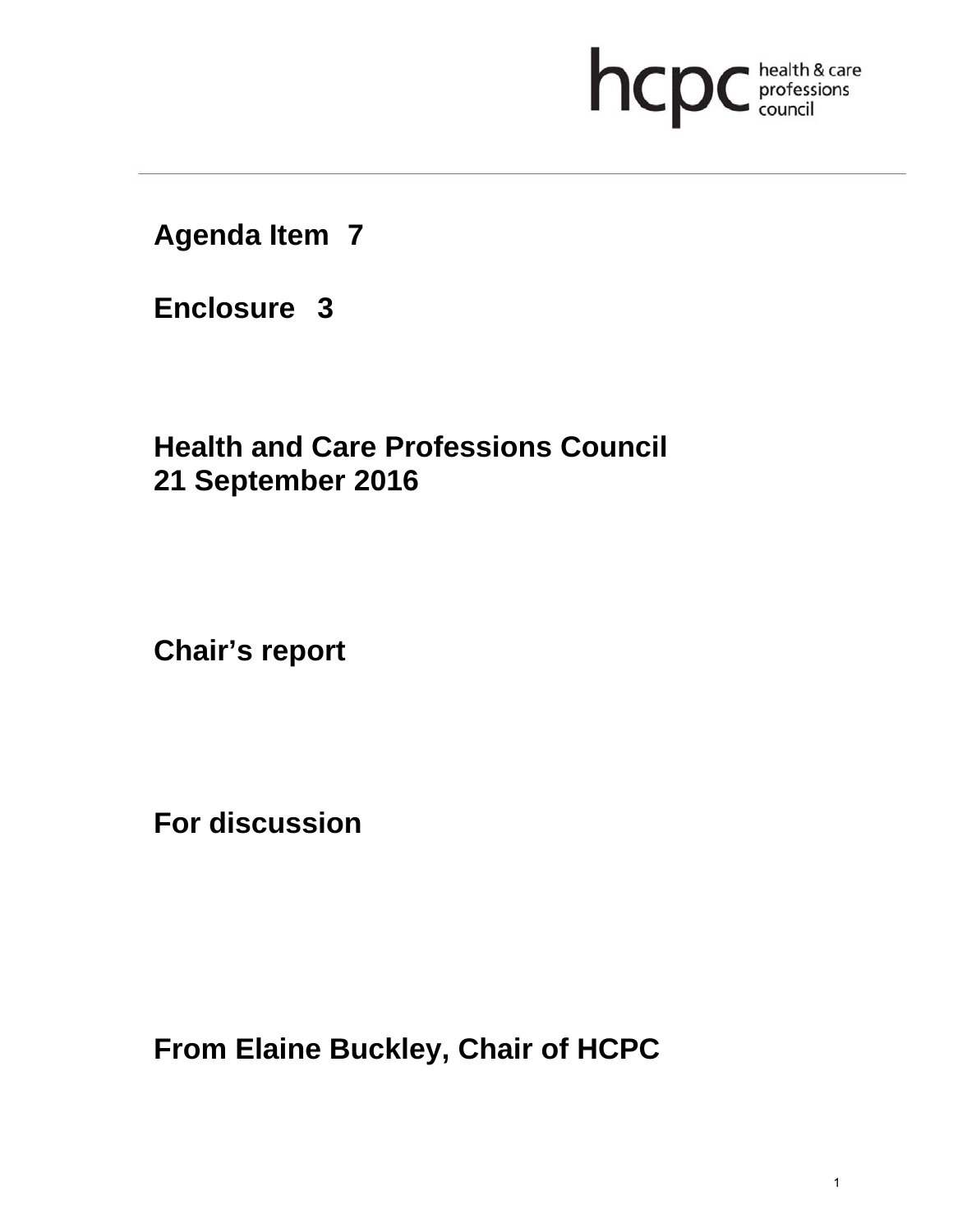# professions<br>council

#### **Chair's report to Council**

This paper provides Council with a summary of the key meetings the Chair has undertaken with external stakeholders since the last Council meeting. Appendix 1 contains the full schedule of meetings undertaken during this period

## **1. IMD Orchestrating Winning Performance Programme, Lausanne (27 June – 1 July)**

The Chair took part in this programme along with the Chief Executive, and a number of EMT members. The Chair attended sessions predominantly focusing on corporate governance, board effectiveness and dissonant leadership. Key learning points from the programme will be presented and discussed at the Chair's pre Council development session.

### **2. Learning Environment Managers Event, Doncaster and Bassetlaw NHS Trust (13 July)**

The Chair and Jonathan Jones, Stakeholder Communications Manager, were invited to present at a CPD event organised for AHPs and nursing staff with responsibility for student learning in practice at Doncaster and Bassetlaw NHS Trust. The presentation focused on the function of the HCPC as a statutory regulator and the refreshed Standards of Conduct, Performance and Ethics.

### **3. Celebration of Excellence in Occupational Therapy 2016 Awards (14 July)**

This event is an annual awards ceremony and networking opportunity run by the College of Occupational Therapists which recognises excellence across the Occupational Therapy profession with awards across three categories: The UK Occupational Therapy Research Foundation (UKOTRF) Research Grants, Merit Awards and COT's Annual Awards for Education, Research and Continuing Professional Development. The AHP leads for Northern Ireland and Wales were in attendance.

#### **4. Department of Health pre-consultation stakeholder event, Cardiff (20 July)**

The four country governments arranged a series of five 'pre-consultation events' in the four countries with stakeholders to inform the content of the consultation on the principles informing reform of the regulators' legislation.

These events took place in July and August with a different regulator giving a short address at each of the events. The HCPC supported the event in Cardiff on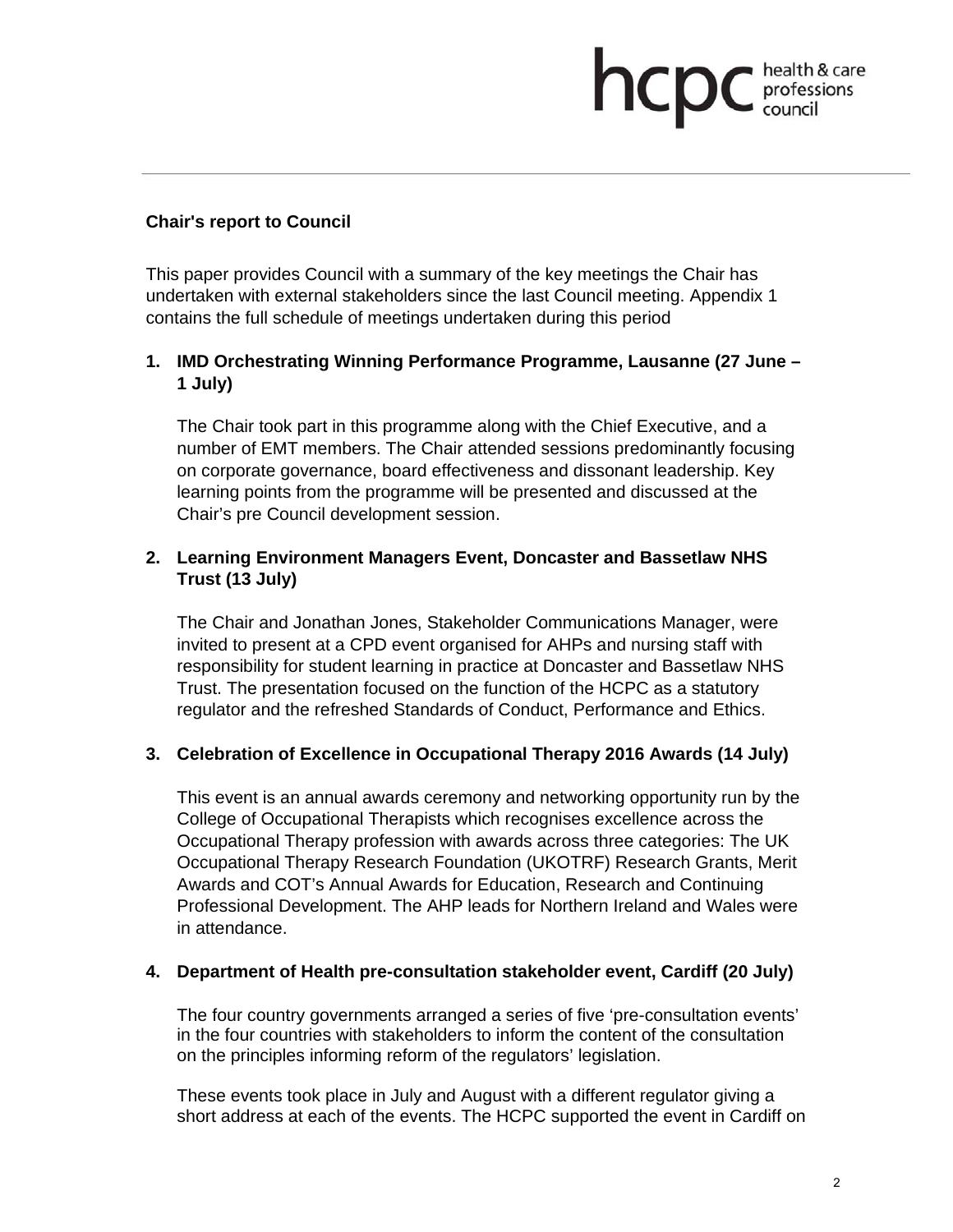20 July 2016, with Marc Seale speaking. Council members Sonya lam and Eileen Mullen also attended.

## **5. Allied Health Scientific Conference, Kuala Lumpur (5 – 9) September**

The Chair was invited to speak at the  $11<sup>th</sup>$  annual conference and gave a presentation focusing on stakeholder engagement. The Chair also spent a day with the Malaysian Ministry of Health and discuss their pending implementation of the Allied Health Professions Act 2016.

## **6. Institute of Physics and Engineering in Medicine Conference (12 September)**

The Chair was invited to contribute as a member of a panel discussing access to healthcare science careers, with a particular focus on retention of trainees within the workforce. The Chair also sat in on a second session exploring how best to recognise the skills of technologists.

## **7. Council performance reviews**

The Chair is currently meeting with Council colleagues to discuss performance of the Council and personal contributions.

- 18 July Maureen Drake
- 10 August Stephen Cohen
- 25 August Joanna Mussen
- 16 September Nicola Wood